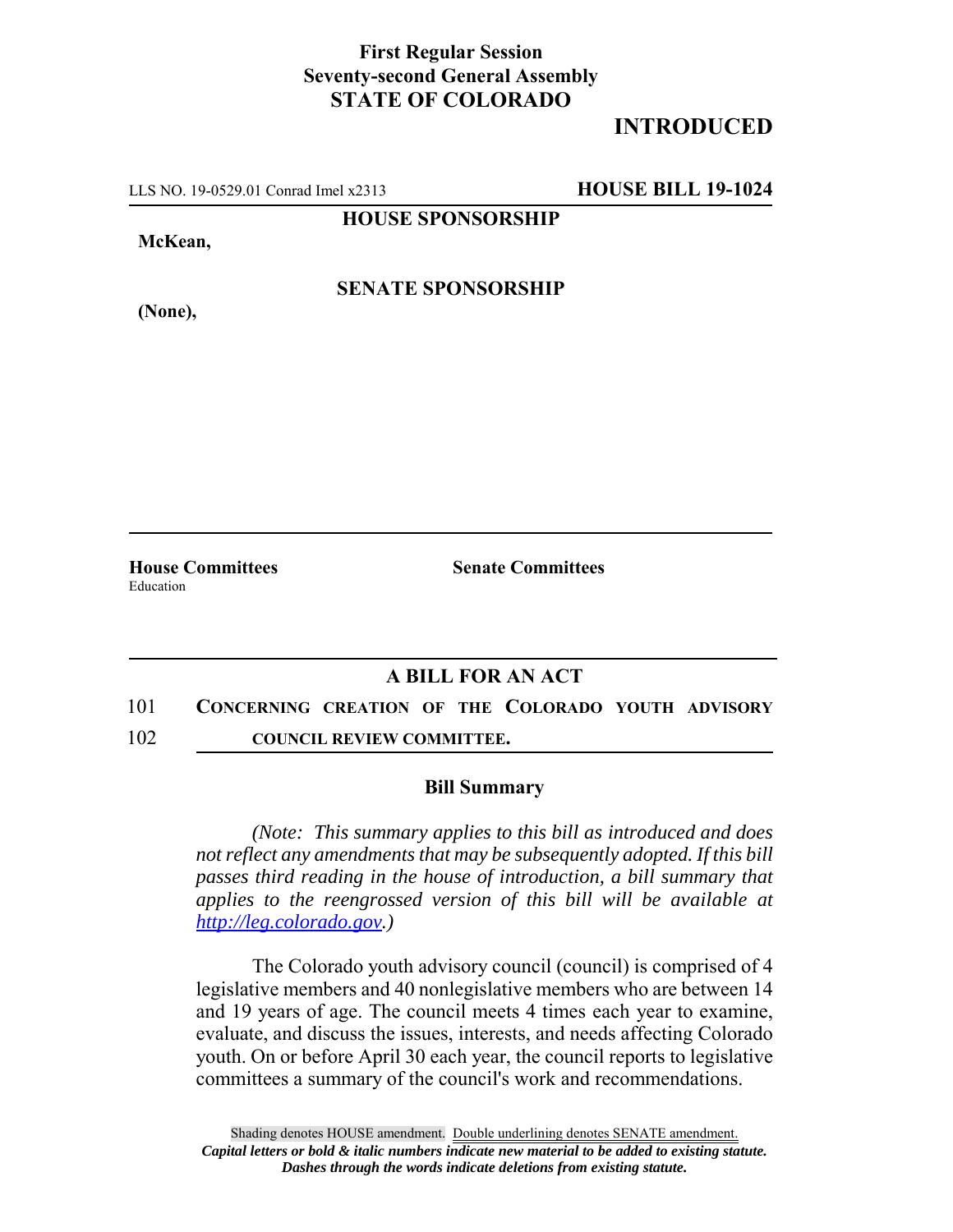The bill creates the Colorado youth advisory council review committee (review committee). The review committee is comprised of the legislative members of the council, 5 nonlegislative council members who are appointed by the council, and one member of the legislative council. The 5 legislative members of the review committee serve as voting members. All other members are nonvoting members. The review committee may meet up to 3 times each interim and recommend up to 3 bills to the legislative council.

 *Be it enacted by the General Assembly of the State of Colorado:* **SECTION 1.** In Colorado Revised Statutes, 2-2-1301.5, **add** (4) as follows: **2-2-1301.5. Definitions.** As used in this part 13, unless the context otherwise requires: (4) "REVIEW COMMITTEE" MEANS THE COLORADO YOUTH ADVISORY COUNCIL REVIEW COMMITTEE CREATED IN SECTION 2-2-1305.5. **SECTION 2.** In Colorado Revised Statutes, 2-2-1304, **add** (6) as follows: **2-2-1304. Duties - meetings - community outreach - designation of organization to accept donations - authority to contract - repeal.** (6) (a) (I) ON OR BEFORE JULY 15, 2019, THE COUNCIL SHALL SELECT FIVE MEMBERS TO SERVE AS NONVOTING MEMBERS OF THE REVIEW COMMITTEE DURING THE 2019 INTERIM. (II) THIS SUBSECTION (6)(a) IS REPEALED, EFFECTIVE JUNE 30, 2020. (b) ON OR BEFORE APRIL 30, 2020, AND ON OR BEFORE APRIL 30 OF EACH YEAR THEREAFTER, THE COUNCIL SHALL SELECT FIVE MEMBERS TO SERVE AS NONVOTING MEMBERS OF THE REVIEW COMMITTEE DURING THE SUBSEQUENT LEGISLATIVE INTERIM. **(c)** THE COUNCIL SHALL NOTIFY THE DIRECTOR OF RESEARCH OF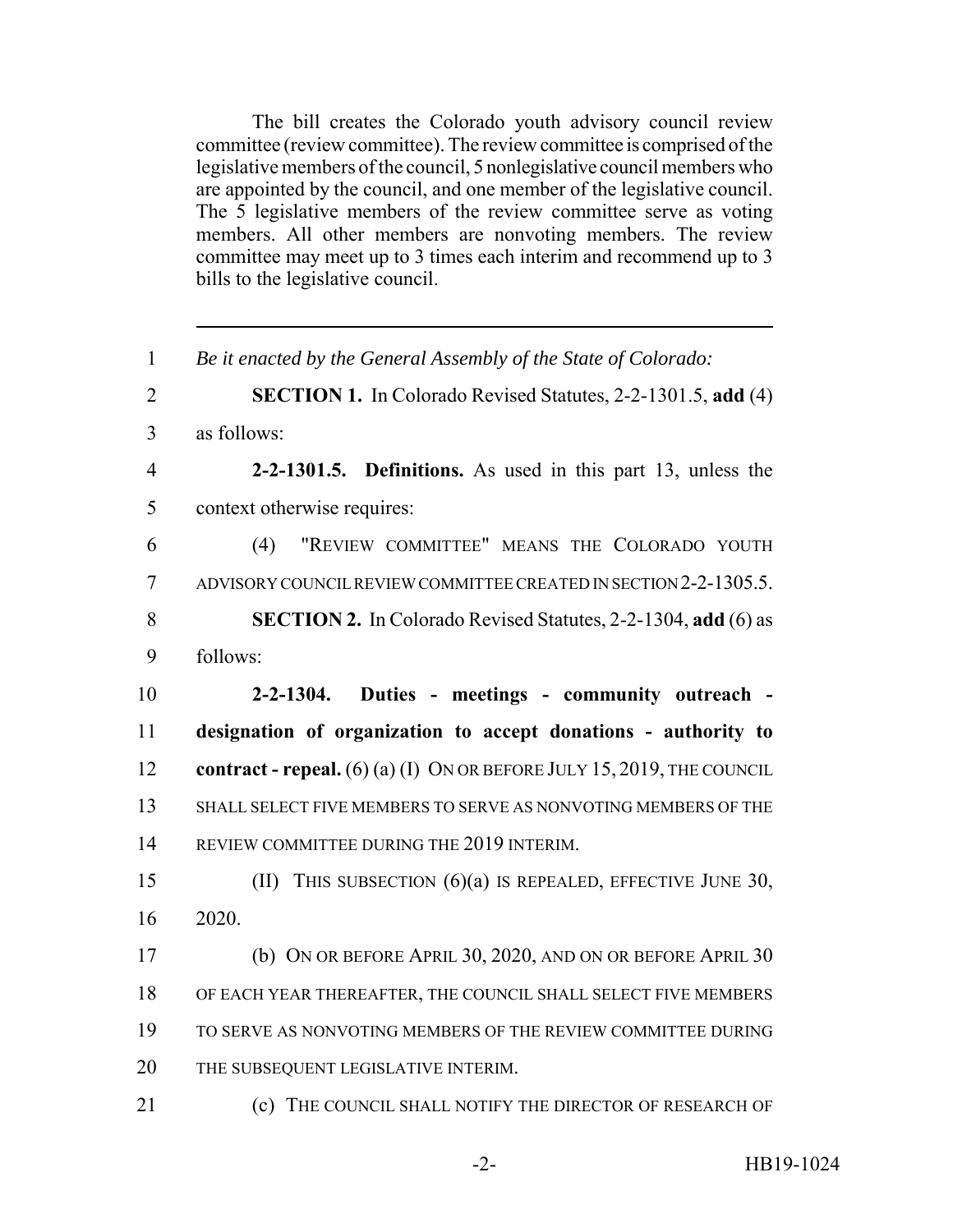THE LEGISLATIVE COUNCIL OF THE APPOINTMENTS MADE PURSUANT TO 2 THIS SUBSECTION (6).

 **SECTION 3.** In Colorado Revised Statutes, **add** 2-2-1305.5 as follows:

 **2-2-1305.5. Colorado youth advisory council review committee - created - repeal.** (1) THERE IS CREATED IN THE LEGISLATIVE BRANCH THE COLORADO YOUTH ADVISORY COUNCIL REVIEW COMMITTEE TO REVIEW THE COUNCIL'S WORK AND TO RECOMMEND LEGISLATION REGARDING ISSUES AFFECTING COLORADO YOUTH. THE COMMITTEE IS COMPRISED OF TEN MEMBERS, AS DESCRIBED IN SUBSECTION (2) OF THIS SECTION.

 (2) (a) THE REVIEW COMMITTEE INCLUDES FIVE VOTING MEMBERS, AS FOLLOWS:

 (I) THE FOUR LEGISLATIVE MEMBERS OF THE COUNCIL, AS DESCRIBED IN SECTION 2-2-1303 (1)(a); AND

16 (II) ONE MEMBER OF THE LEGISLATIVE COUNCIL, CREATED IN SECTION 2-3-301, APPOINTED PURSUANT TO SUBSECTION (3) OF THIS SECTION.

 (b) THE REVIEW COMMITTEE INCLUDES AS NONVOTING MEMBERS FIVE MEMBERS OF THE COUNCIL, APPOINTED PURSUANT TO SECTION  $21 \quad 2 - 2 - 1304 \quad (6)$ .

 (3) (a) (I) ON OR BEFORE JULY 15, 2019, THE CHAIR OF THE LEGISLATIVE COUNCIL SHALL APPOINT THE MEMBER SERVING PURSUANT 24 TO SUBSECTION  $(2)(a)(II)$  OF THIS SECTION TO SERVE DURING THE 2019 INTERIM.

26 (II) THIS SUBSECTION  $(3)(a)$  IS REPEALED, EFFECTIVE JUNE 30, 2020.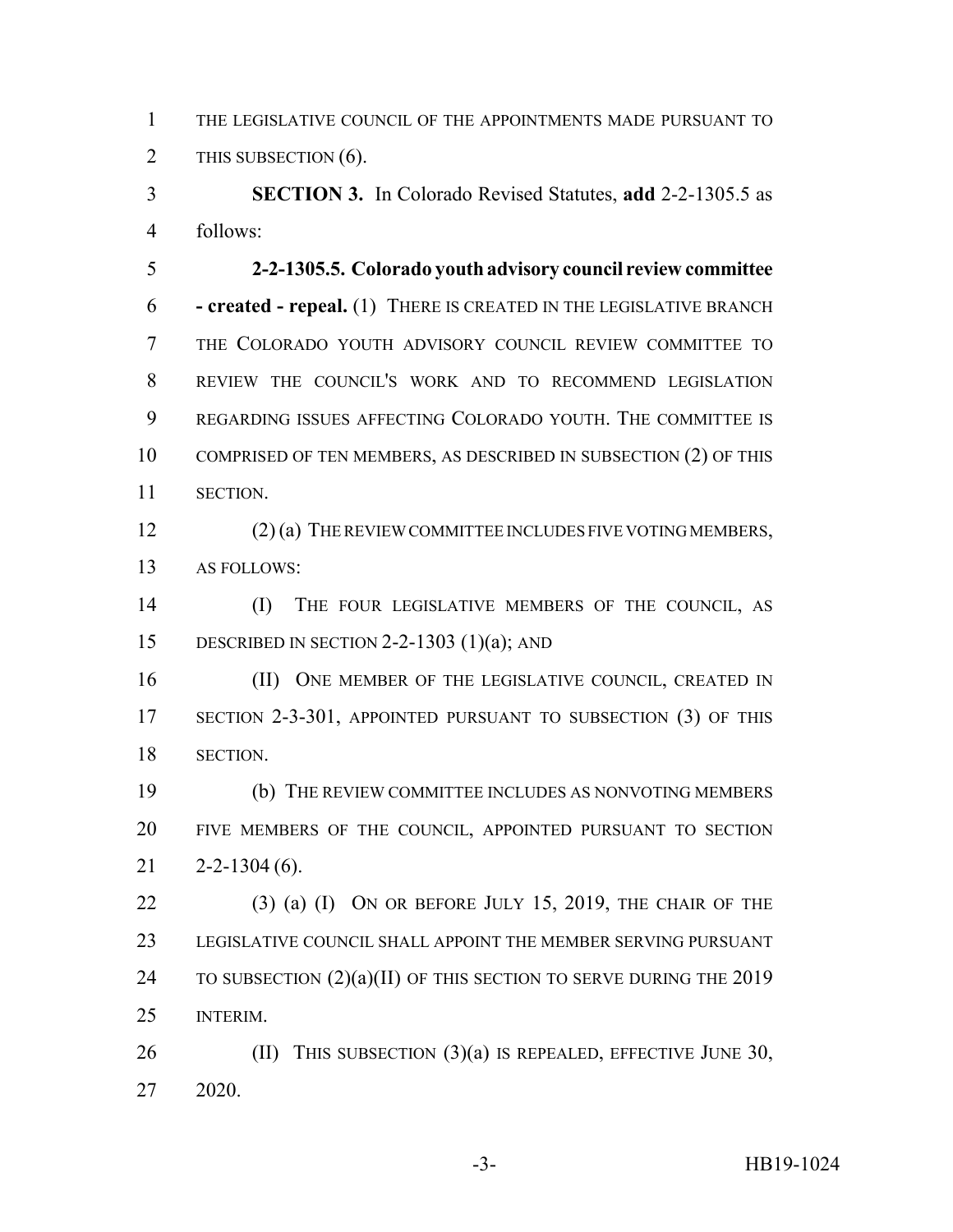(b) ON OR BEFORE APRIL 30, 2020, AND ON OR BEFORE APRIL 30 OF EACH YEAR THEREAFTER, THE CHAIR OF THE LEGISLATIVE COUNCIL SHALL APPOINT THE MEMBER SERVING PURSUANT TO SUBSECTION (2)(a)(II) OF THIS SECTION TO SERVE DURING THE SUBSEQUENT LEGISLATIVE INTERIM.

 (4) THE CHAIR OF THE REVIEW COMMITTEE IS THE LEGISLATIVE MEMBER WHO IS SERVING AS A CO-CHAIR OF THE COUNCIL PURSUANT TO SECTION 2-2-1303(4).THE VICE-CHAIR OF THE REVIEW COMMITTEE IS THE LEGISLATIVE MEMBER WHO IS SERVING AS A VICE-CHAIR OF THE COUNCIL PURSUANT TO SECTION 2-2-1303 (4).

 (5) THE REVIEW COMMITTEE MAY MEET UP TO THREE TIMES DURING EACH INTERIM BUT MAY NOT TRAVEL UNLESS AUTHORIZED BY THE EXECUTIVE COMMITTEE OF THE LEGISLATIVE COUNCIL. A MAJORITY OF VOTING MEMBERS CONSTITUTES A QUORUM.

 (6) THE REVIEW COMMITTEE MAY RECOMMEND UP TO A TOTAL OF THREE BILLS DURING EACH INTERIM.LEGISLATION RECOMMENDED BY THE REVIEW COMMITTEE MUST BE TREATED AS LEGISLATION RECOMMENDED 18 BY AN INTERIM COMMITTEE FOR PURPOSES OF APPLICABLE DEADLINES, BILL INTRODUCTION LIMITS, AND ANY OTHER REQUIREMENTS IMPOSED BY 20 THE JOINT RULES OF THE GENERAL ASSEMBLY.

21 (7) VOTING MEMBERS OF THE REVIEW COMMITTEE ARE ENTITLED TO COMPENSATION PURSUANT TO SECTION 2-2-307. SUBJECT TO AVAILABLE FUNDS, NONVOTING MEMBERS MAY RECEIVE REIMBURSEMENT 24 FOR EXPENSES FROM THE FUND CREATED IN SECTION 2-2-1306.

 (8) THE LEGISLATIVE COUNCIL STAFF AND THE STAFF OF THE OFFICE OF LEGISLATIVE LEGAL SERVICES SHALL ASSIST THE REVIEW COMMITTEE IN CARRYING OUT ITS DUTIES PURSUANT TO THIS SECTION.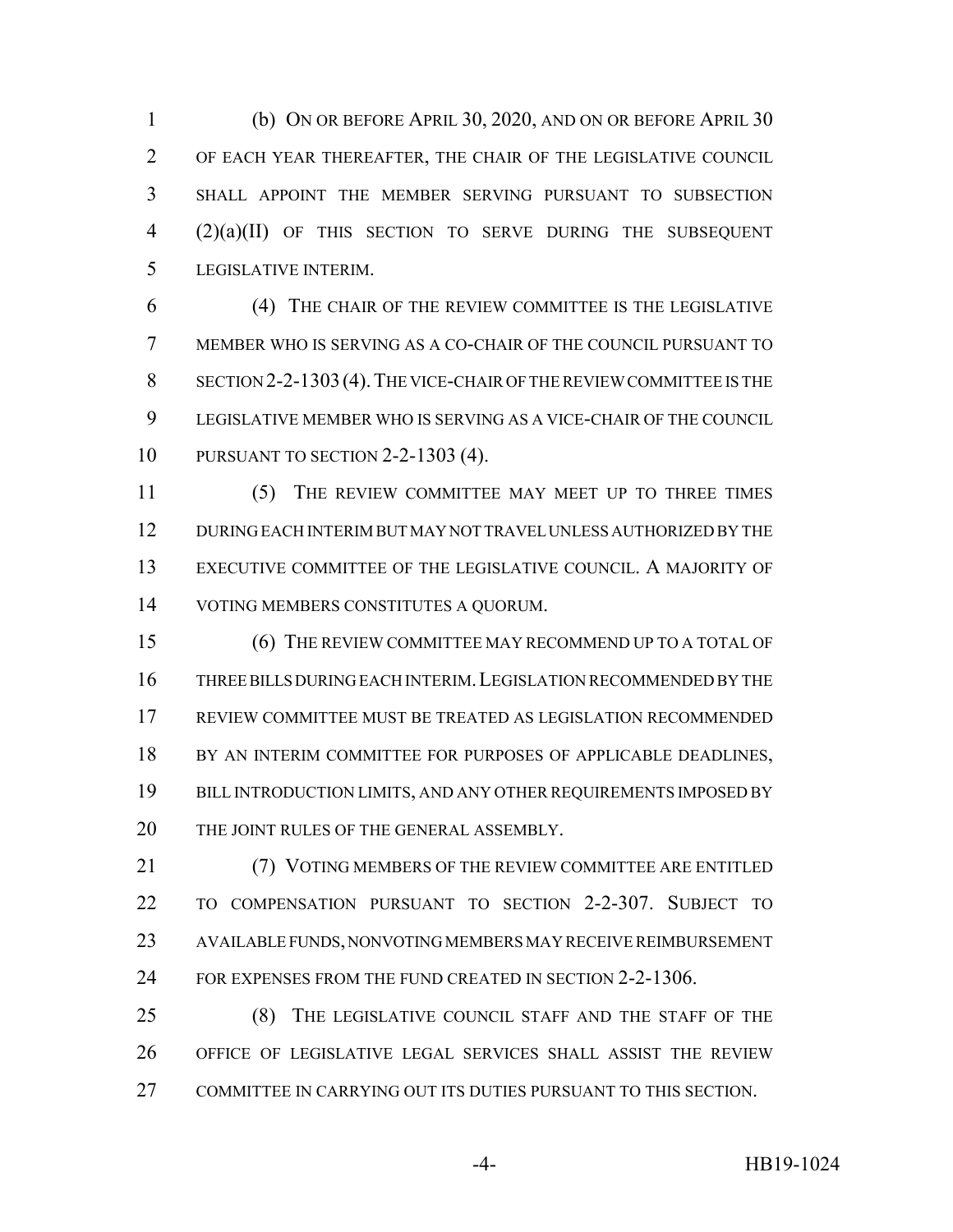**SECTION 4.** In Colorado Revised Statutes, **amend** 2-2-1306 as follows:

 **2-2-1306. Youth advisory council cash fund - created - gifts, grants, and donations.** There is hereby created in the state treasury the youth advisory council cash fund to provide for the direct and indirect costs associated with the implementation of this part 13, including but not limited to lodging, meeting fees, mileage and transportation costs, meals, 8 meeting supplies, copy costs, computer-related costs, and any services for which the council contracts, AND EXPENSES INCURRED BY NONVOTING MEMBERS OF THE REVIEW COMMITTEE. The fund shall consist of any 11 moneys MONEY appropriated by the general assembly to the fund and may also include gifts, grants, and donations obtained directly by the council pursuant to this section. The council is authorized to seek and accept gifts, grants, or donations from private or public sources for the purposes of this part 13. All private and public moneys MONEY received by the council through gifts, grants, or donations shall be transmitted to the state 17 treasurer, who shall credit the same to the fund. The moneys MONEY in the fund shall be continuously appropriated for the direct and indirect 19 costs associated with the implementation of this part 13. Any moneys MONEY in the fund not expended for the purposes of this part 13 may be invested by the state treasurer as provided by law. All interest and income 22 derived from the investment and deposit of moneys MONEY in the fund 23 shall be credited to the fund. Any unexpended and unencumbered moneys 24 MONEY remaining in the fund at the end of a fiscal year shall remain REMAINS in the fund and shall not be credited or transferred to the general fund or another fund.

**SECTION 5. Safety clause.** The general assembly hereby finds,

-5- HB19-1024